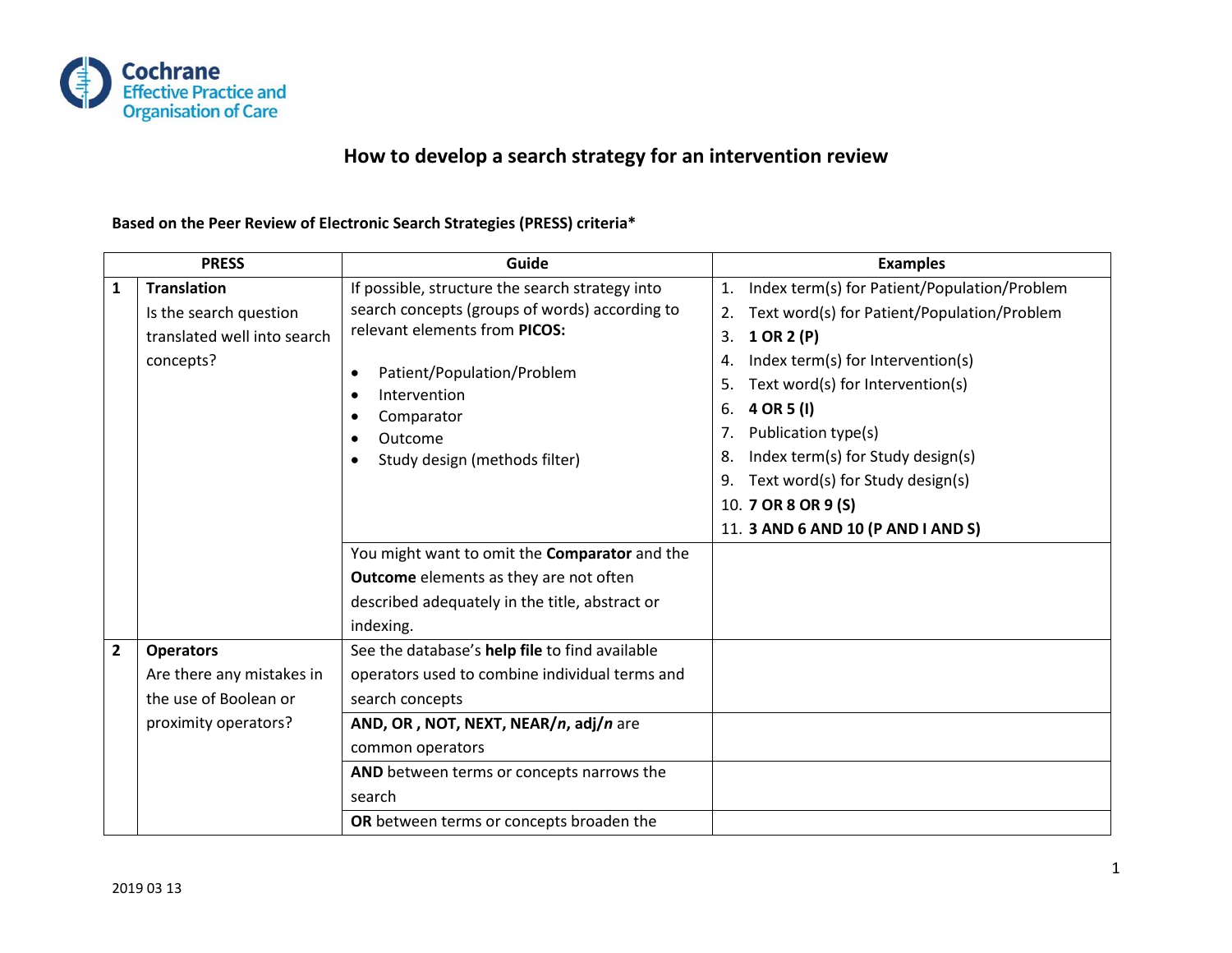|   |                               | search                                                 |                                                       |
|---|-------------------------------|--------------------------------------------------------|-------------------------------------------------------|
|   |                               | Use the <b>NOT</b> operator with caution $-$ you might | A search for:                                         |
|   |                               | 'NOT-out' terms you want to keep                       | private health NOT public health                      |
|   |                               |                                                        | will exclude papers that are about private health and |
|   |                               |                                                        | also about public health                              |
| 3 | <b>Subject headings/index</b> | Subject headings or index terms (like MeSH used        | Vaccination<br>$\bullet$                              |
|   | terms                         | in MEDLINE for example) are terms that describe        | <b>Guidelines as Topic</b><br>$\bullet$               |
|   | Are any important subject     | the content of an article $-$ what it is about         | Randomized Controlled Trials as Topic<br>$\bullet$    |
|   | headings missing or have      | Publication type terms describe what kind of           | Guideline<br>$\bullet$                                |
|   | any irrelevant ones been      | publication the article is                             | <b>Randomized Controlled Trial</b><br>$\bullet$       |
|   | included?                     | Check all relevant index terms for each of the         |                                                       |
|   |                               | databases you will search                              |                                                       |
|   |                               | Some index terms cover the P and also the I in         | Legislation, Drug (I &P)<br>1.                        |
|   |                               | PICOS, like for example: Legislation, Drug where       | Index term for drug<br>2.                             |
|   |                               | legislation is I and drug is P                         | Text word for drug<br>3.                              |
|   |                               |                                                        | 4. 2 OR 3 (P)                                         |
|   |                               |                                                        | Index term for legislation/regulation<br>5.           |
|   |                               |                                                        | Text word for legislation/regulation<br>6.            |
|   |                               |                                                        | 5 OR 6 (I)<br>7.                                      |
|   |                               |                                                        | Publication type<br>8.                                |
|   |                               |                                                        | 9. Index term for Study design                        |
|   |                               |                                                        | 10. Text word for Study design                        |
|   |                               |                                                        | 11. 8 OR 9 OR 10 (S)                                  |
|   |                               |                                                        | 12. 1 AND 11                                          |
|   |                               |                                                        | 13. 4 AND 7 AND 11                                    |
|   |                               |                                                        | 14. 12 OR 13 (P AND I AND S)                          |
|   |                               | An (assumed) index term (in MeSH for example)          | PubMed:                                               |
|   |                               | that retrieves no records is likely misspelled or is   | Counselling[Mesh] [no records retrieved]              |
|   |                               | not an index term. It's best to search one term per    | Counseling[Mesh] [thousands of records retrieved]     |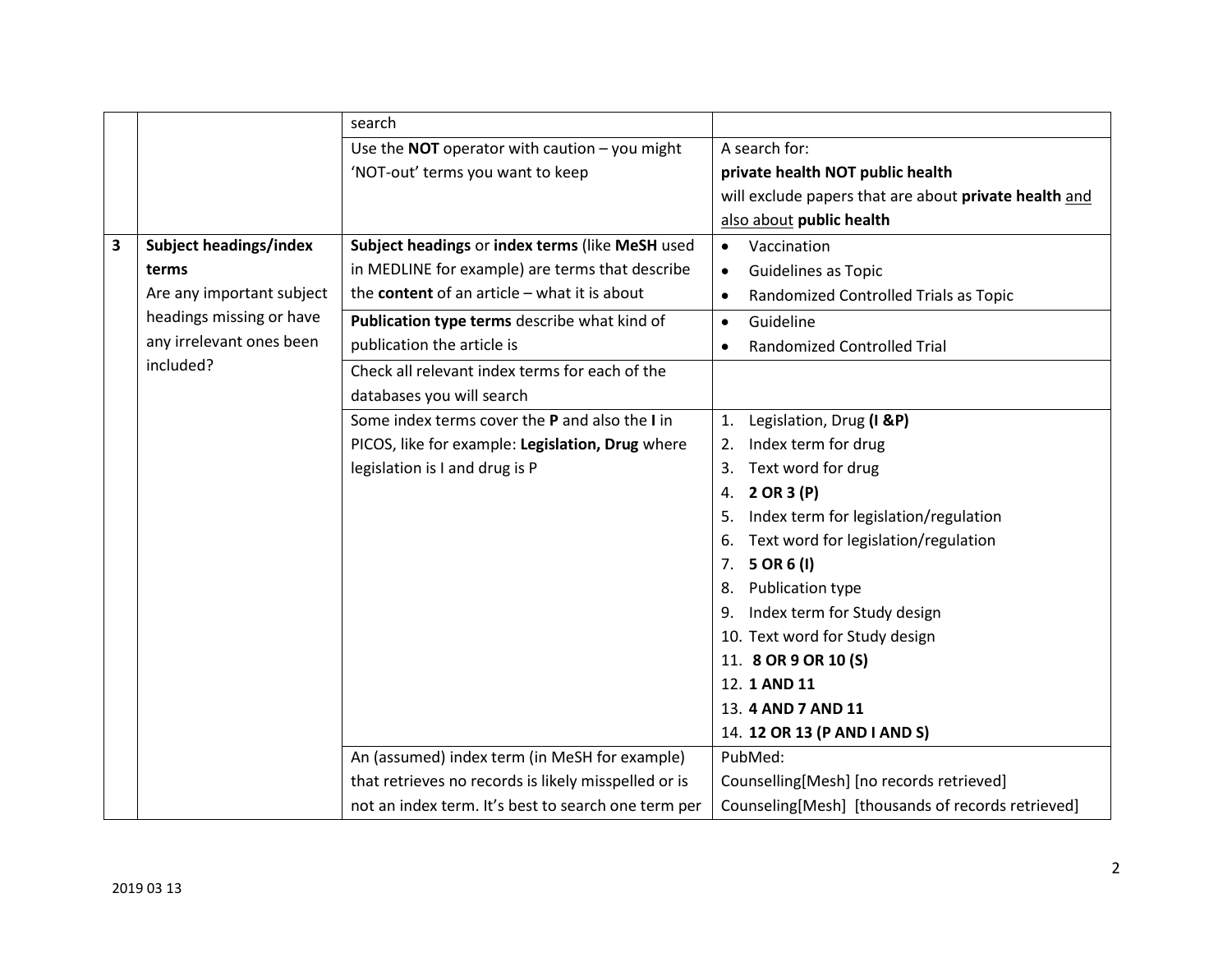|  | line so errors such as this show up.                                                                                                                                                                                                                                                                    |                                                                                                                                                                                                                                                                                                                                                                                                                                                                              |
|--|---------------------------------------------------------------------------------------------------------------------------------------------------------------------------------------------------------------------------------------------------------------------------------------------------------|------------------------------------------------------------------------------------------------------------------------------------------------------------------------------------------------------------------------------------------------------------------------------------------------------------------------------------------------------------------------------------------------------------------------------------------------------------------------------|
|  | Use the index terms according to how indexers<br>have described and used the terms for indexing -<br>see description/scope notes and entry<br>terms/used for terms where provided                                                                                                                       | Scope Note for: Health Manpower<br>The availability of HEALTH PERSONNEL - It includes the<br>demand and recruitment of both professional and<br>allied health personnel, their present and future<br>supply and distribution, and their assignment and<br>utilization.<br>Health Manpower is Used For:<br>health occupations manpower<br>workforce health<br>$\bullet$<br>manpower health occupations<br>health manpower<br>$\bullet$<br>health workforce<br>manpower health |
|  | See how known relevant studies have been<br>indexed in the databases you will search. Use<br>those index terms to build your search strategy                                                                                                                                                            |                                                                                                                                                                                                                                                                                                                                                                                                                                                                              |
|  | In some databases, broad index terms can be<br>exploded. An exploded index term will retrieve<br>records with the index term and also records with<br>narrower index term(s)<br>PubMed explodes index terms automatically, but<br>can be turned off, so that narrower terms are not<br>being search for | <b>Education, Continuing (Broad)</b><br>$\bullet$<br>Education, Dental, Continuing<br>(Narrower)<br>Education, Medical, Continuing<br>(Narrower)<br>Education, Nursing, Continuing<br>(Narrower)<br>Education, Pharmacy, Continuing<br>(Narrower)<br>Education, Professional, Retraining<br>(Narrower)                                                                                                                                                                       |
|  | In some databases, index terms can be linked to a<br>subheading, a specific aspect of an index term -<br>this is best used by advanced search specialists<br>Use the OR operator to combine index terms with                                                                                            | See an example under Limits, criteria 7<br>Antimalarials/<br>1.                                                                                                                                                                                                                                                                                                                                                                                                              |
|  | text words to find all kinds of records: indexed;<br>not (yet) indexed; with abstract; without abstract;                                                                                                                                                                                                | 2. antimalarials.ti,ab.<br>3. anti malarials.ti,ab.                                                                                                                                                                                                                                                                                                                                                                                                                          |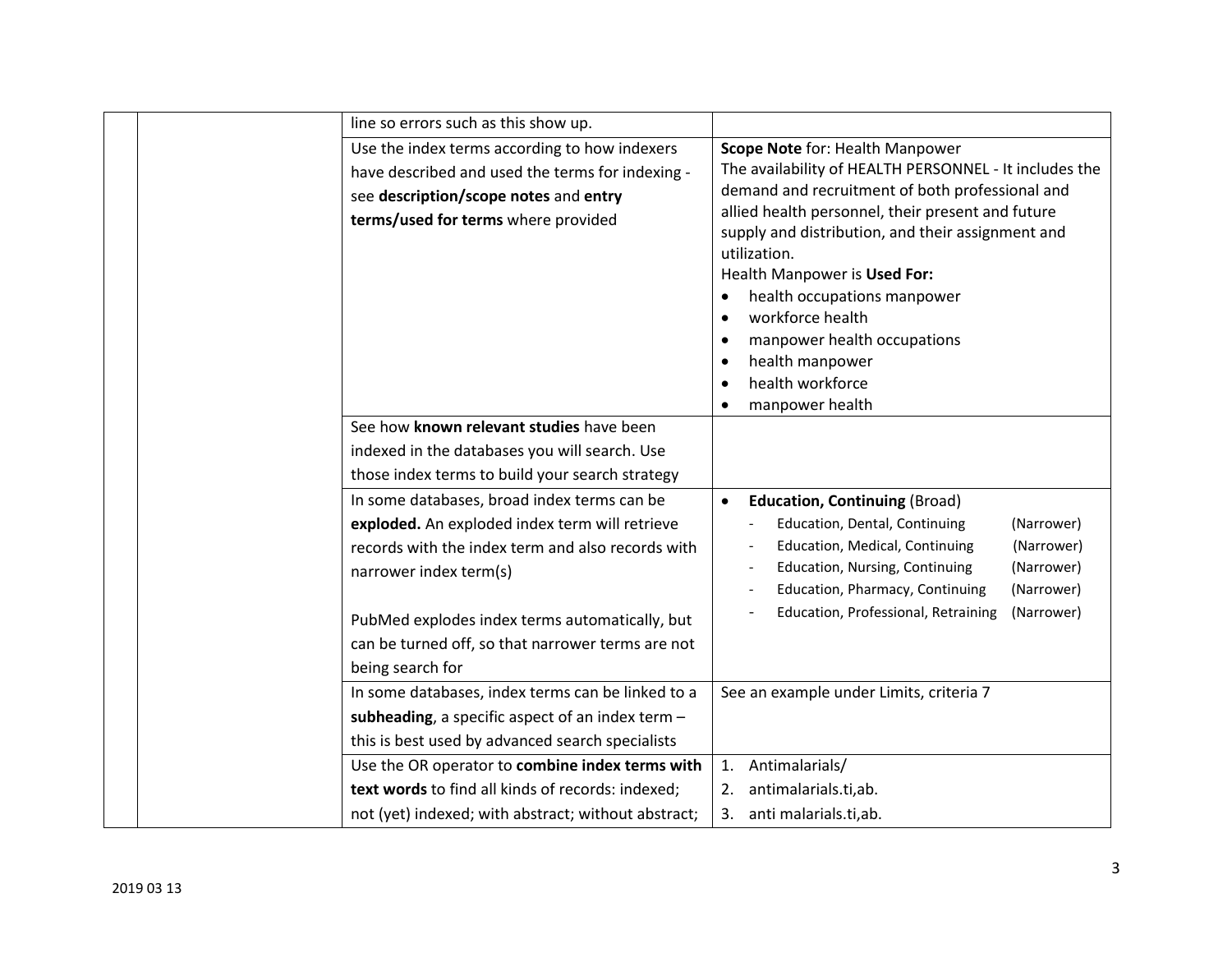|   |                            | with creative/uninformative title; with informative<br>title | 4. 1 OR 2 OR 3                                 |
|---|----------------------------|--------------------------------------------------------------|------------------------------------------------|
| 4 | <b>Natural language</b>    | Natural language terms is the same as text words,            |                                                |
|   | Are any natural language   | usually words in record title or abstract                    |                                                |
|   | terms or spelling variants | Phrases, or text words that contain more than one            | Depending on the database provider, the phrase |
|   | missing, or have any       | word, might or might not need to be enclosed in              | health care can be searched as:                |
|   | irrelevant ones been       | brackets, or the individual words can be combined            | health care<br>$\bullet$                       |
|   | included?                  | with an appropriate proximity operator                       | "health care"<br>$\bullet$                     |
|   |                            |                                                              | health NEXT care<br>$\bullet$                  |
|   |                            |                                                              | health adj care<br>$\bullet$                   |
|   |                            |                                                              | health NEAR/0 care<br>$\bullet$                |
|   |                            |                                                              | health P/0 care<br>$\bullet$                   |
|   |                            | Some text words can be spelled in more than one              | behavior OR behaviour<br>$\bullet$             |
|   |                            | way                                                          | health care OR healthcare<br>$\bullet$         |
|   |                            | To find relevant text words:                                 |                                                |
|   |                            | use words found in title, abstract and<br>$\circ$            |                                                |
|   |                            | author keywords of known relevant                            |                                                |
|   |                            | papers                                                       |                                                |
|   |                            | consult search strategies used in reviews<br>$\circ$         |                                                |
|   |                            | related to yours                                             |                                                |
|   |                            | use dictionaries and text books<br>$\circ$                   |                                                |
|   |                            | see databases scope notes and "Used for"<br>$\circ$          |                                                |
|   |                            | terms/Entry terms, if provided                               |                                                |
|   |                            | Use the OR operator to combine index terms with              | 1. Antimalarials/                              |
|   |                            | text words (and use truncation as appropriate -              | 2. antimalarial*.ti,ab, kw.                    |
|   |                            | see point 5 below) to find all kinds of records:             | anti malarial*.ti,ab,kw.<br>3.                 |
|   |                            | indexed; not (yet) indexed; with abstract; without           | 4. 1 OR 2 OR 3                                 |
|   |                            | abstract; with creative/uninformative title; with            |                                                |
|   |                            | informative title                                            |                                                |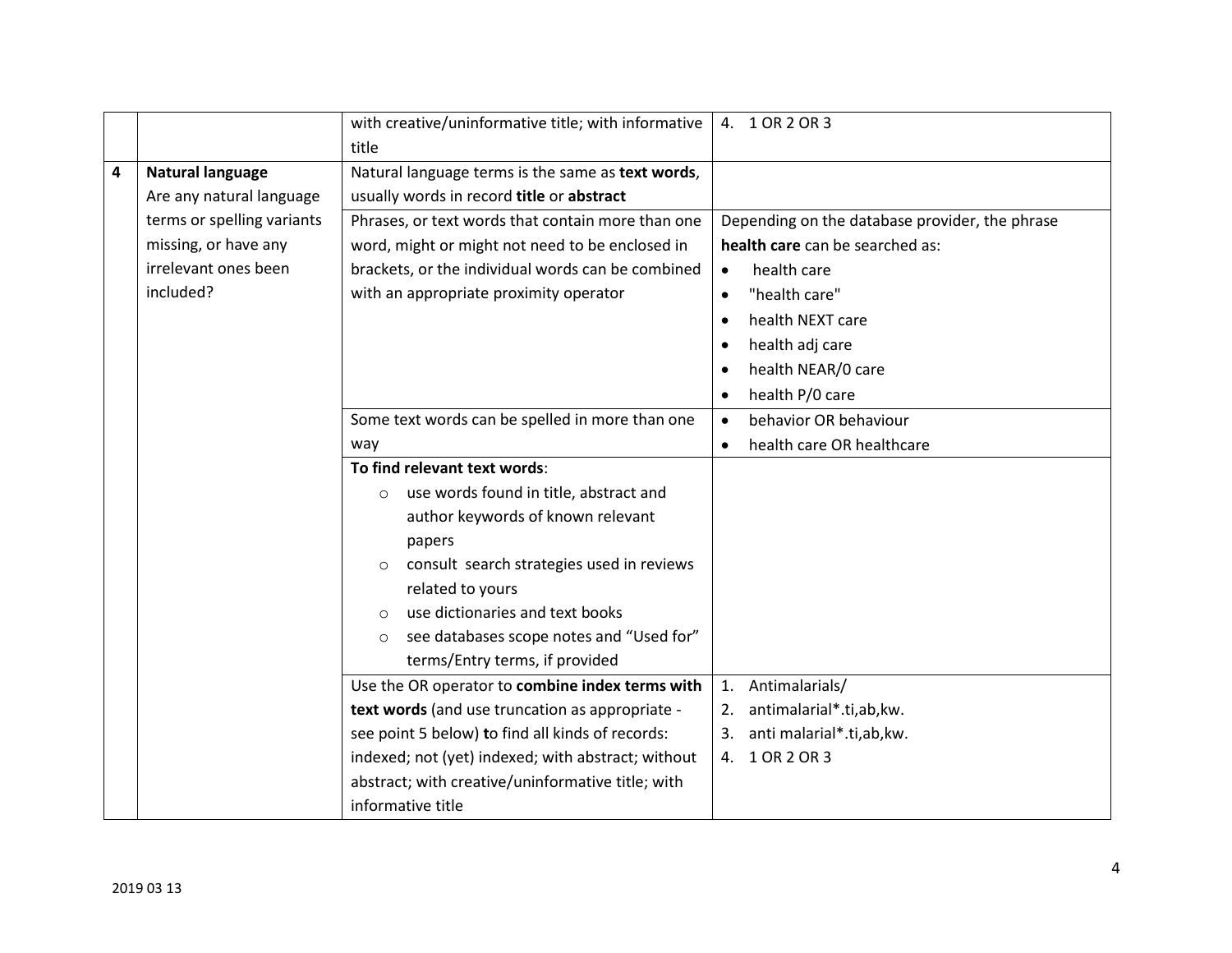| 5 | <b>Natural language</b>      | Using a truncation sign at the end of a word will                                            | Usually, in databases that use an asterisk (*) as         |
|---|------------------------------|----------------------------------------------------------------------------------------------|-----------------------------------------------------------|
|   | Is truncation used           | either replace or add characters to the truncated                                            | truncation sign, a search for antimalaria* will retrieve  |
|   | optimally?                   | word                                                                                         | records with antimalaria, antimalarial or                 |
|   |                              |                                                                                              | antimalarials                                             |
|   |                              | Only text words (not index terms) can be<br>truncated                                        |                                                           |
|   |                              | Common truncation signs are:                                                                 |                                                           |
|   |                              | asterisk (*) and question mark (?)                                                           |                                                           |
|   |                              | See the database's help file to learn which<br>truncation sign can be used and how to use it |                                                           |
|   |                              | Depending on the database, a truncation sign can                                             | A text word search for: consumer?                         |
|   |                              | add none, one or more characters                                                             | might find consumer and also consumers                    |
|   |                              |                                                                                              | OR - depending on the database provider                   |
|   |                              |                                                                                              | A text word search for: consumer?                         |
|   |                              |                                                                                              | might only find consumers                                 |
|   |                              | Make sure the truncation sign is 'correctly' placed                                          | A search for: pharmac*                                    |
|   |                              |                                                                                              | will (depending on the database provider) retrieve:       |
|   |                              |                                                                                              | pharmacy; pharmacies; pharmacist; pharmacists;            |
|   |                              |                                                                                              | pharmaceutical; pharmaceuticals                           |
|   |                              |                                                                                              | A search for: pharmaceutical*                             |
|   |                              |                                                                                              | will (depending on the database provider) retrieve        |
|   |                              |                                                                                              | pharmaceutical; pharmaceuticals                           |
| 6 | <b>Spelling &amp; syntax</b> | Misspelled text word will likely retrieve some, but                                          | A search for the misspelled text word: midwifes           |
|   | Does the search strategy     | far from all relevant records. In some (rare) cases,                                         | will miss records on midwives                             |
|   | have any spelling            | decide whether it's worth to also search for                                                 | A search for the correct text word: midwives              |
|   | mistakes, system syntax      | misspelled terms                                                                             | will miss records misspelled as midwifes                  |
|   | errors, or wrong line        | When using brackets make sure they are                                                       | (private OR (public AND health care))                     |
|   | numbers?                     | 'correctly' used. On some databases it is not                                                | will retrieve all records on private and also all records |
|   |                              | possible to use the "nested" brackets shown in the                                           | on public and health care                                 |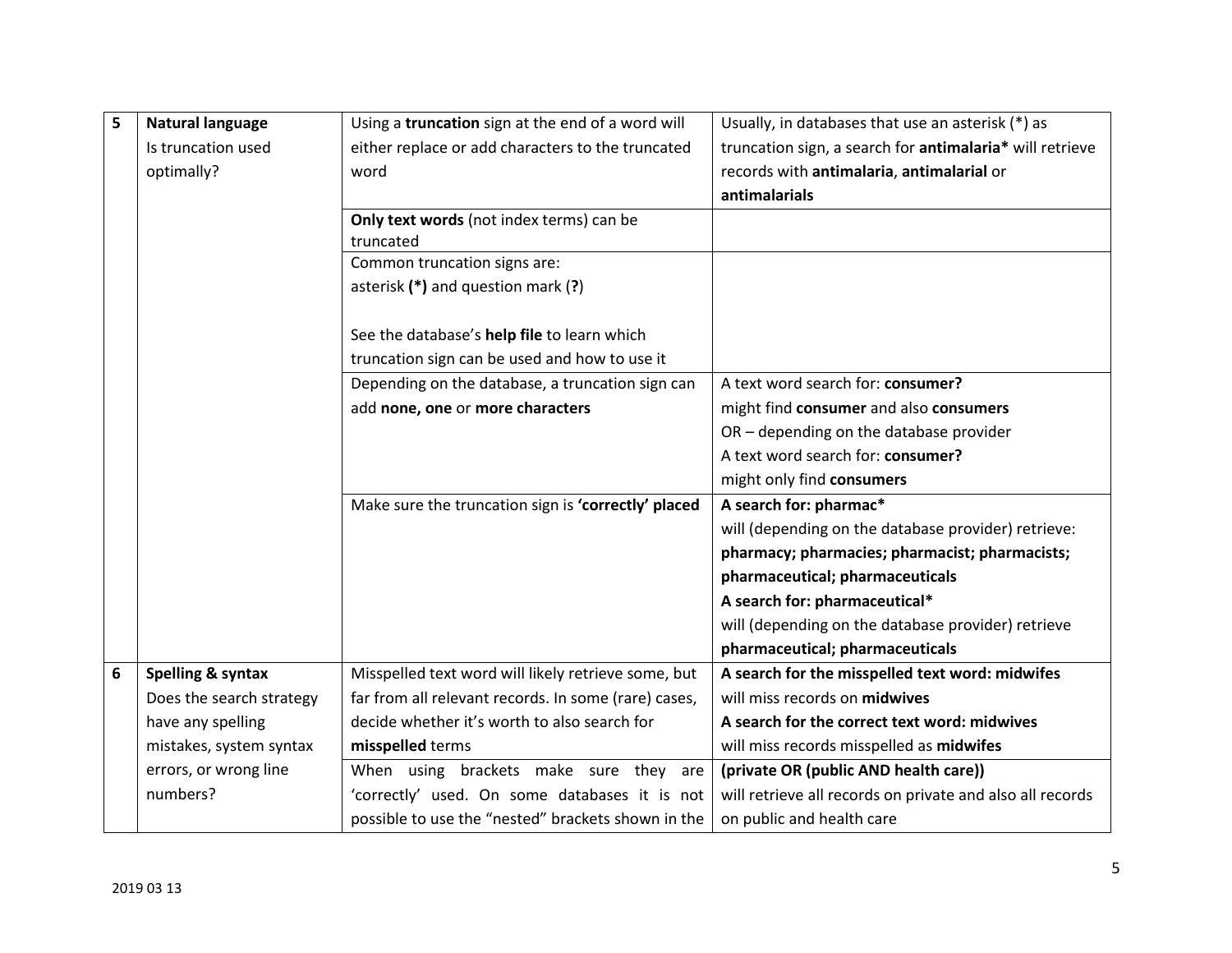|                         |                           | example for searching so check the help file if the | <b>VS</b>                                                |
|-------------------------|---------------------------|-----------------------------------------------------|----------------------------------------------------------|
|                         |                           | search does not appear to be working correctly.     | ((private OR public) AND health care)                    |
|                         |                           |                                                     | will retrieve all records on private and health care and |
|                         |                           |                                                     | also all records on public and health care               |
|                         |                           | Make sure individual search lines are correctly     | A five line search relating to the same concept can      |
|                         |                           | grouped, and grouped in accordance with the         | (depending on the database provider) be grouped into     |
|                         |                           | database searched                                   | a sixth line:                                            |
|                         |                           |                                                     | 1                                                        |
|                         |                           |                                                     | 2.                                                       |
|                         |                           |                                                     | $3.$                                                     |
|                         |                           |                                                     | 4.                                                       |
|                         |                           |                                                     | 5.                                                       |
|                         |                           |                                                     | 6.<br>1 OR 2 OR 3 OR 4 OR 5 (Ovid)                       |
|                         |                           |                                                     | OR/1-5 (Ovid)<br>6.                                      |
|                         |                           |                                                     | {or #1-#5} (Cochrane Library)<br>6.                      |
|                         |                           |                                                     | #1 or #2 or #3 or #4 or #5 (Cochrane Library)<br>7.      |
|                         |                           |                                                     | S1 OR S2 OR S3 OR S4 OR S5 (EbscoHost)<br>6.             |
|                         |                           |                                                     | S1 OR S2 OR S3 OR S4 OR S5 (ProQuest)<br>6.              |
| $\overline{\mathbf{z}}$ | <b>Limits</b>             | Some databases index records with Subheadings       | Inservice Training/og [Organization &<br>1.              |
|                         | Do any of the limits used | in addition to Subject headings/Index terms.        | Administration]                                          |
|                         | seem unwarranted or are   | Subheadings are terms that limit an index term to   | Inservice Training/<br>2.                                |
|                         | any potentially helpful   | a specific aspect.                                  | "Organization and Administration"/<br>3.                 |
|                         | limits missing?           |                                                     | 2 AND 3<br>4.                                            |
|                         |                           | Subheadings should be used with caution. A          | 1 OR 4<br>5.                                             |
|                         |                           | strategy that includes an index term limited with a |                                                          |
|                         |                           | subheading should preferably, and when possible,    |                                                          |
|                         |                           | combine the index term with subheading (line 1 in   |                                                          |
|                         |                           | the example) with the index term AND'ed with an     |                                                          |
|                         |                           | index term that describes the subheading aspect     |                                                          |
|                         |                           | (line 4 in the example), using OR (line 5 in the    |                                                          |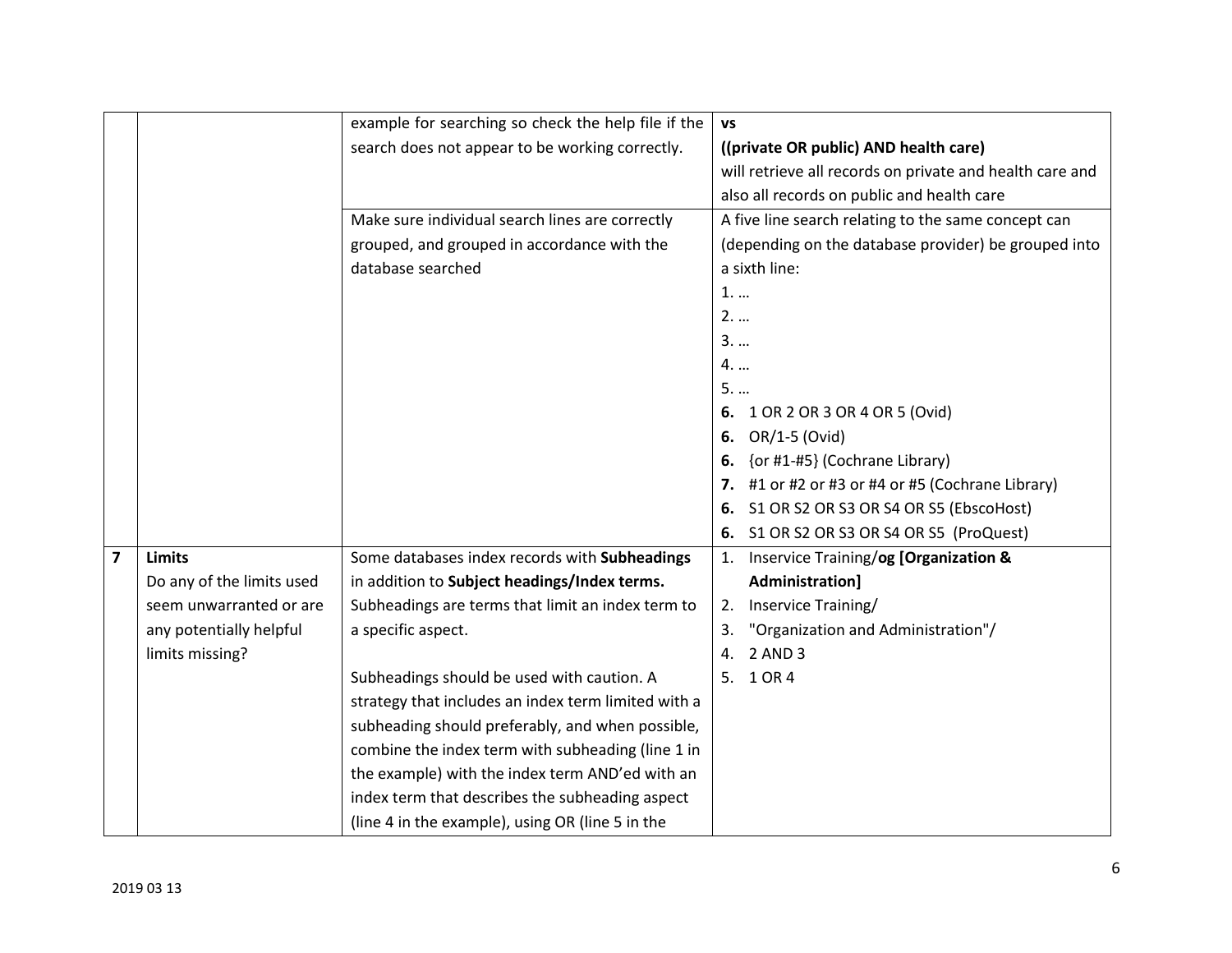|  | example)                                                  |                                                          |
|--|-----------------------------------------------------------|----------------------------------------------------------|
|  |                                                           |                                                          |
|  | Time limits should normally be omitted (MECIR             |                                                          |
|  | C35)                                                      |                                                          |
|  | Language limits should normally be omitted<br>(MECIR C35) |                                                          |
|  | Low and middle income countries (LMIC)                    | See:                                                     |
|  | Do not limit a search to LMIC if studies from high        | The LMIC Filters document                                |
|  | income countries or about high income countries           |                                                          |
|  | can inform your topic or be eligible for inclusion        |                                                          |
|  | Method filters vary according to databases                | A MEDLINE, Ovid filter-example for EPOC reviews:         |
|  |                                                           | 1. randomized controlled trial.pt.                       |
|  |                                                           | 2. controlled clinical trial.pt.                         |
|  |                                                           | 3. pragmatic clinical trial.pt.                          |
|  |                                                           | 4. multicenter study.pt.                                 |
|  |                                                           | 5. non-randomized controlled trials as topic/            |
|  |                                                           | 6. interrupted time series analysis/                     |
|  |                                                           | 7. controlled before-after studies/                      |
|  |                                                           | 8. (randomis* or randomiz* or randomly).ti,ab.           |
|  |                                                           | 9. groups.ab.                                            |
|  |                                                           | 10. (trial or multicenter or multi center or multicentre |
|  |                                                           | or multi centre).ti.                                     |
|  |                                                           | 11. (intervention? or effect? or impact? or controlled   |
|  |                                                           | or control group? or (before adj5 after) or (pre adj5    |
|  |                                                           | post) or ((pretest or pre test) and (posttest or post    |
|  |                                                           | test)) or quasiexperiment* or quasi experiment* or       |
|  |                                                           | evaluat* or time series or time point? or repeated       |
|  |                                                           | measur*).ti,ab.                                          |
|  |                                                           | 12. $or/1-11$                                            |
|  |                                                           | 13. exp Animals/                                         |
|  |                                                           | 14. Humans/                                              |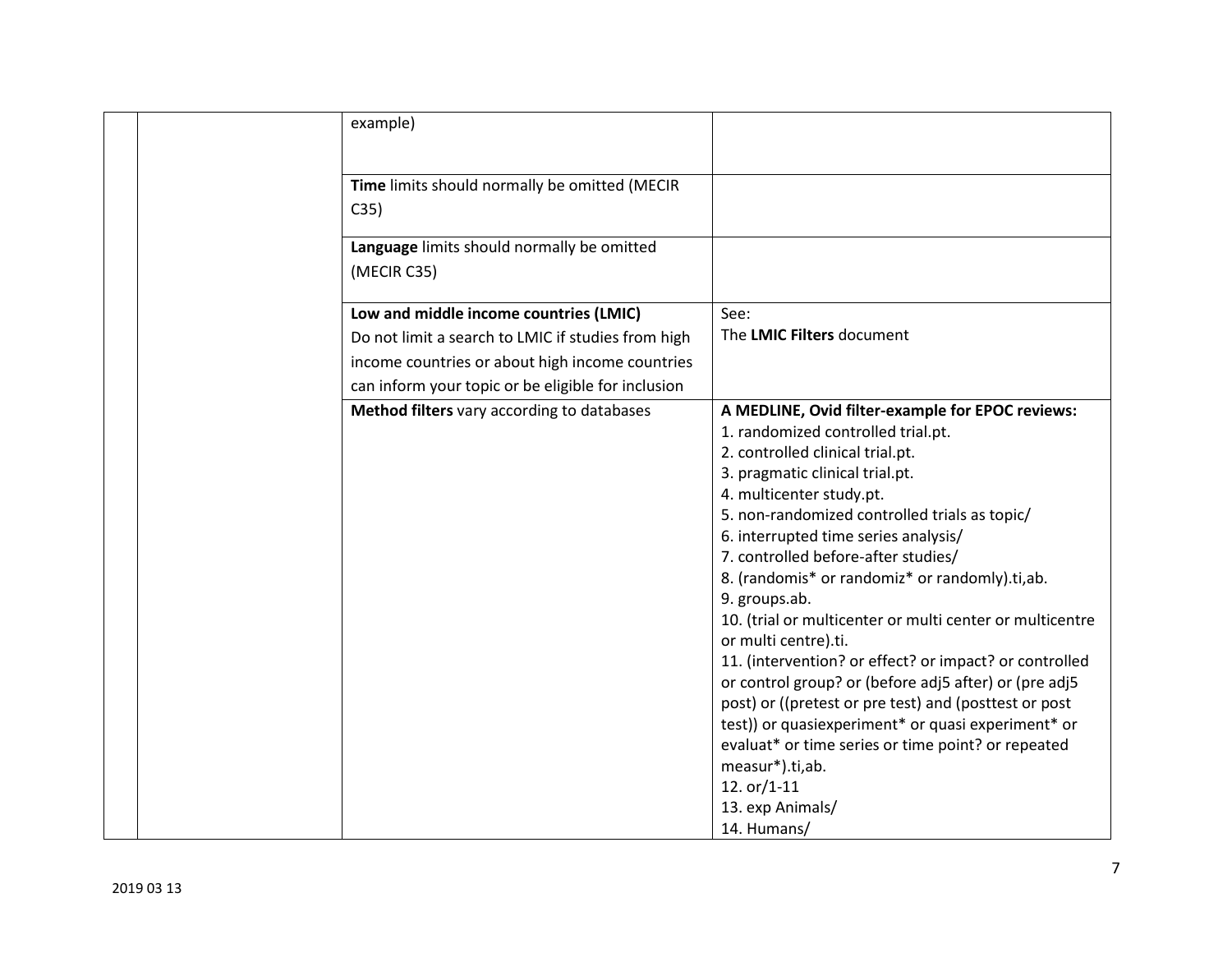|   |                              |                                                                     | 15. 13 not (13 and 14)                           |
|---|------------------------------|---------------------------------------------------------------------|--------------------------------------------------|
|   |                              |                                                                     | 16. review.pt.                                   |
|   |                              |                                                                     | 17. meta analysis.pt.                            |
|   |                              |                                                                     | 18.news.pt.                                      |
|   |                              |                                                                     | 19. comment.pt.                                  |
|   |                              |                                                                     | 20. editorial.pt.                                |
|   |                              |                                                                     | 21. cochrane database of systematic reviews.jn.  |
|   |                              |                                                                     | 22. comment on.cm.                               |
|   |                              |                                                                     | 23. (systematic review or literature review).ti. |
|   |                              |                                                                     | 24. or/15-23                                     |
|   |                              |                                                                     | 25.12 not 24                                     |
| 8 | <b>Adapted for databases</b> | <b>Databases</b>                                                    | See:                                             |
|   | Has the search strategy      | (1 and 2 are a minimum according to MECIR C24)                      | The LMIC Databases document                      |
|   | been adapted for each        | 1. Cochrane Central Register of Controlled Trials                   | (might also be relevant for none LMIC reviews)   |
|   | database to be searched?     | (CENTRAL part of The Cochrane Library.                              |                                                  |
|   |                              | www.cochranelibrary.com                                             |                                                  |
|   |                              | 2. MEDLINE                                                          |                                                  |
|   |                              | Embase (if available)<br>3.                                         |                                                  |
|   |                              | Topic specific databases (Highly desirable<br>4.                    |                                                  |
|   |                              | according to MECIR C25)                                             |                                                  |
|   |                              | Grey literature (database examples)                                 |                                                  |
|   |                              | (Mandatory according to MECIR C28)                                  |                                                  |
|   |                              | OpenGrey: www.opengrey.eu/<br>$\bullet$                             |                                                  |
|   |                              | <b>Grey Literature Report:</b><br>$\bullet$                         |                                                  |
|   |                              | www.nyam.org/library/online-resources/grey-                         |                                                  |
|   |                              | literature-report/                                                  |                                                  |
|   |                              | <b>Relevant websites</b><br>$\bullet$                               |                                                  |
|   |                              | <b>Trials Registries/Ongoing trials</b>                             |                                                  |
|   |                              | (Mandatory according to MECIR C27)                                  |                                                  |
|   |                              | <b>International Clinical Trials Registry Platform</b><br>$\bullet$ |                                                  |
|   |                              | (ICTRP), Word Health Organization (WHO)                             |                                                  |
|   |                              | http://www.who.int/ictrp/en/                                        |                                                  |